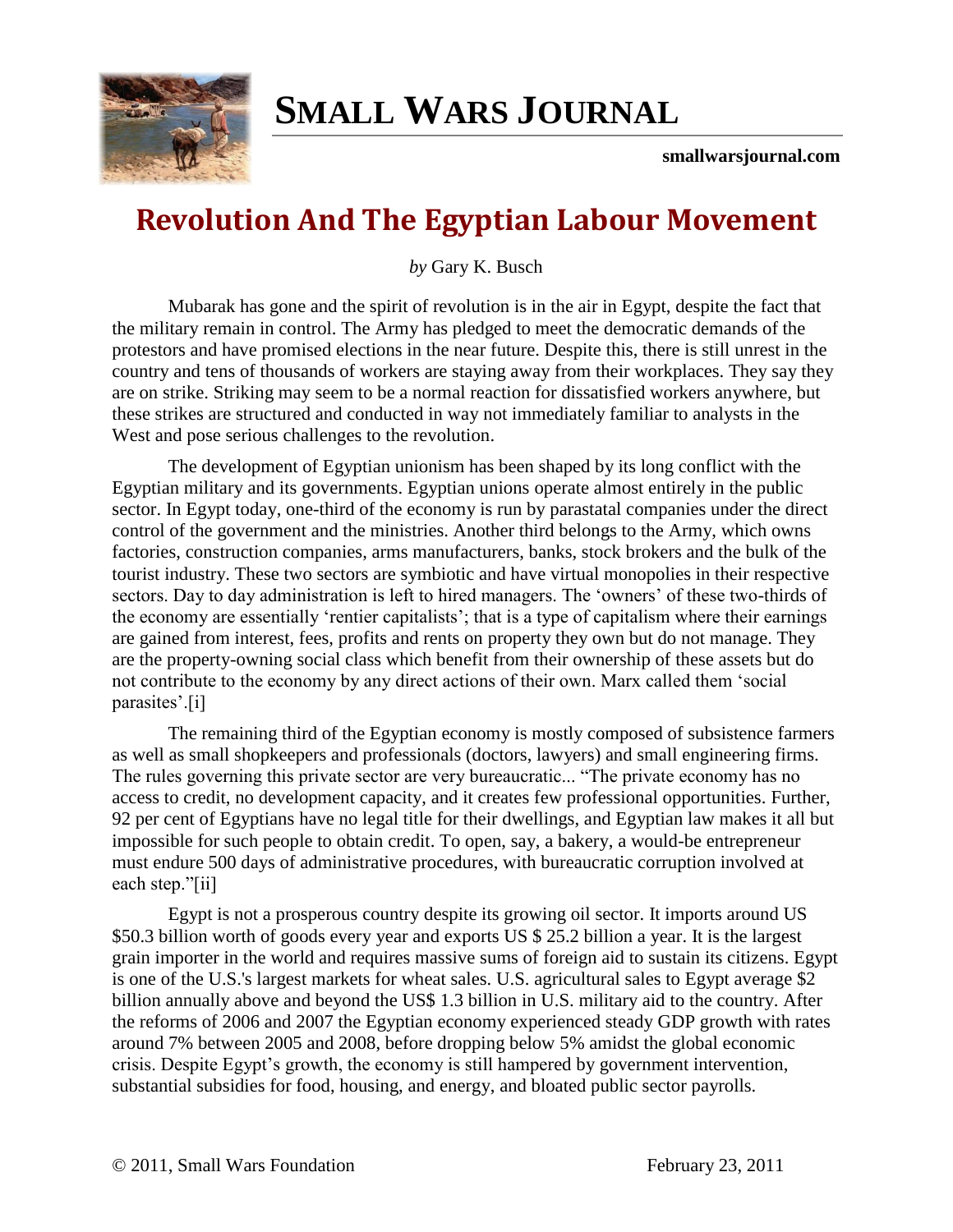This is not an ideal situation in which trades unions thrive. There are few large, unionized private companies. Most of the industrial companies (spinning and weaving cotton, ports and canal operations, airline, transport of all sorts, steel making, etc.) are owned and operated by the state or the Army. In addition, the wide range of public service workers in schools, hospitals, the civil service, etc., are all state employees. This has meant that wages and working conditions of those employed in the public sector (about 87% of the Egyptian workforce) are negotiated with a governmental entity or department. The collective bargaining partner of the Egyptian unions is the State. For thirty years or more, the State has been the Army. This has had some important effects on the labour movement.

The role of Egyptian labour in such a corporatist state has posed many challenges. Since the ascension of Gamal Abdel Nasser as the head of state, the labour movements have been seen by the Army as an instrument of the state with the responsibility for maintaining discipline in the workplace and increasing productivity. Unions were not permitted to exert any real pressure for shorter hours or higher wages in any specific industry as wages and benefits were established on a national, and occasionally regional, level. There was a flow of top labour leaders into the ranks of the ruling party and militancy was not encouraged.

Trade unions, or similar bodies, are regarded as administrative arms of the state, charged with the primary responsibility of maintaining discipline and furthering productivity. They were not permitted to exert any real pressure for shorter hours or higher wages.

Perhaps the best example of this was a strike that broke out in the village of Kafr al-Dawwar less than a month after the Free Officers' coup. It set the tone for the relationship. The workers at the Misr Spinning and Weaving Company, one of Egypt's largest industrial establishments at the time, staged a sit-in over a series of economic and job-related issues. Troops were called in, and the violence which ensued resulted in the deaths of four workers, two soldiers, and one policeman, with many others wounded on both sides. The RCC (the ruling military council) ordered a military tribunal and tried 29 workers on charges including premeditated murder, arson, property destruction, and refusal to obey police. Two workers, Mustafa Khamis and Muhammad al-Baqari, were convicted of being communists who had incited the incident and were sentenced to death; eleven others received penalties of jail or hard labour.[iii]

The 1980s and mid-1990s were relatively uneventful for the Egyptian labour movement. The Egyptian Trade Union Federation (ETUF), the sole "national centre", enjoyed a monopoly position as the representative of labour. Until recently, it was the practice for the head of ETUF to also hold, simultaneously, the position of minister of Manpower and Vocational Training in the government. Now the minister is chosen from among the presidents of the constituent national unions. This created a close relationship between government and the union leadership. There were no ideological divisions at the leadership level of the labour movement. However, the unions were surrounded by government regulation and could not operate freely. There were 23 national unions, based primarily on separate industries, and all were required to affiliate with ETUF. Strikes were forbidden by law, and collective bargaining was permitted only in the private sector and then only on nonwage issues. Labour disputes were resolved by the courts. There had occasional strikes but to lead one was dangerous because of a law stipulating life terms at hard labour for strikers who threaten the national economy. [iv]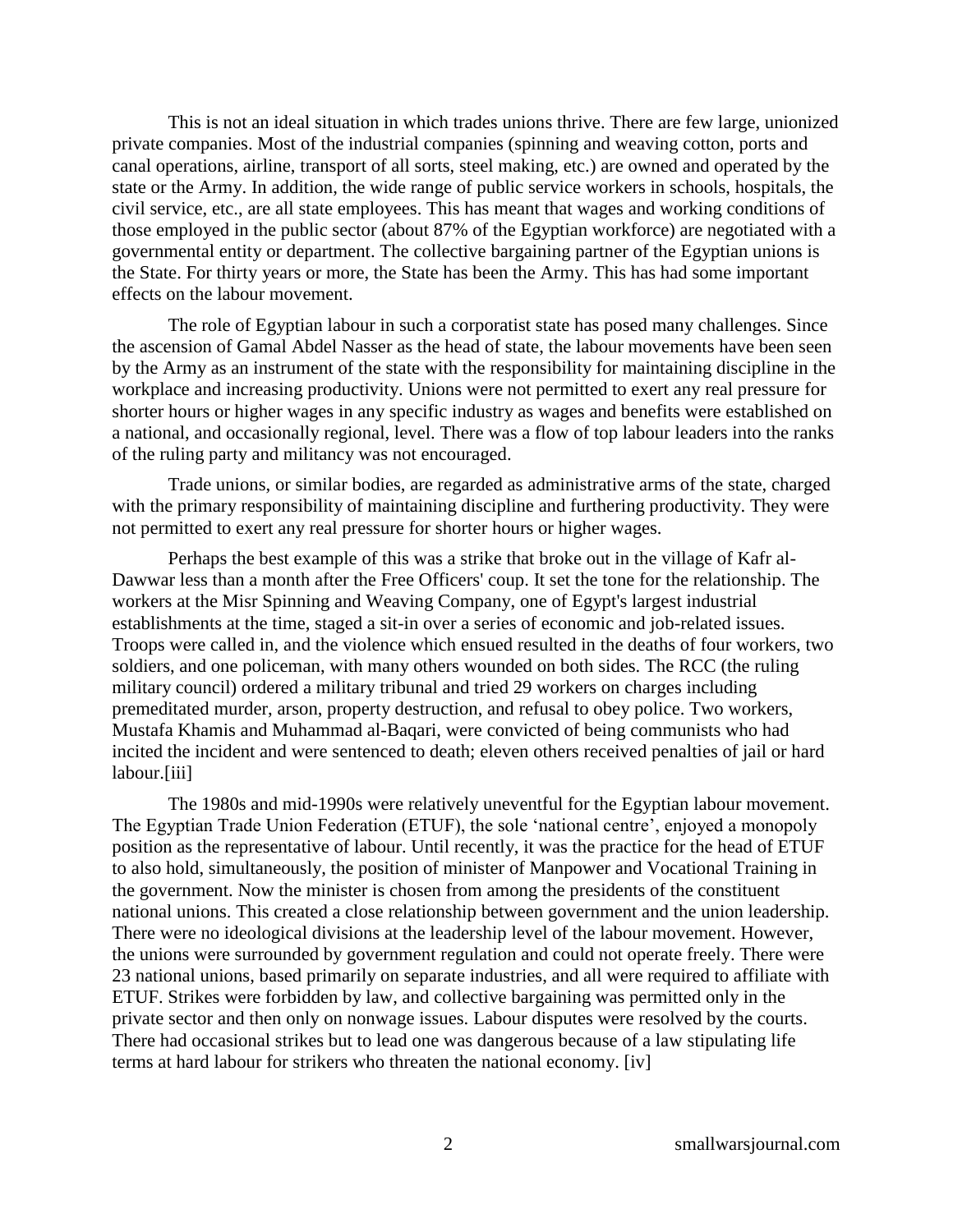As a result of pressures by the labour movement and from outside political organisations there were some major changes grudgingly introduced in 2009 and 2010. Despite the escalating strikes over 2009 and 2010, there were few victories: most of them were either ignored by the government or brutally broken and suppressed. The rare and slim victories were largely due to the sheer tenacity of the protesters. They got the government to raise the minimum wage to 400 Egyptian pounds (about \$70) per month, nearly four times what it had been but hardly enough to address the rising inflation costs. They also successfully formed two independent trade unions and an independent trade union federation; an unprecedented break from the suffocating hold the government had exercised over labour activism since 1957[v]

The January 25, 2011 protests that began the current stage of the social revolt were in harmony with the support given by the youthful leadership of the April 6 movement for the April 2008 strikes at Mahalla al-Kubra, a textile manufacturing centre in the Nile Delta. In Mahalla, 25,000 workers went on strike amidst deteriorating standards of living as the prices of basic foodstuffs careened upwards. The workers won their demands - their strike was the crest of a massive wave of labour unrest that has hit Egypt hard since 1998. Between 1998 and 2008, two million Egyptian workers participated in over 2,600 factory occupations. In the first five months of 2009, over 200 industrial actions took place, a trend that continued through 2010. Stanford historian Joel Beinin calls it the "largest and most sustained social movement in Egypt since the campaign to oust the British occupiers following the end of World War II."[vi]

This sustained labour militancy over the past eight years has been a major factor in pushing the opposition politicians to consider moves towards reforms. The labour revolt emerged as a countermovement to the Mubarak regime's neoliberal economic reforms. Those reforms shattered the authoritarian populist model, put in place by former president Gamal Abdel Nasser, which protected basic living standards, often by controlling the prices of basic staples. Amidst rocketing inflation, stagnant wages and structural unemployment concentrated amongst the youth, this social compact broke down. Egypt was ripe for revolution.

This escalating growth of labour militancy did not occur in a vacuum. It was aided, in part, by support from several political parties who were dissatisfied at operating under Emergency Powers which superseded the constitution and with the rise in prices in the economy, especially foodstuffs. Egypt is a republic, established in 1922 and operates under a constitution passed in 1971. There is an executive president, a prime minister and an appointed cabinet. The legislature is the People's Assembly (444 elected and 10 presidentially appointed members - an additional 64 seats for women were created in 2009) lower house and a Shura (consultative) Council (176 elected members, 88 presidentially appointed) as the upper house. The principal political parties are the National Democratic Party (the ruling party) and the opposition parties: New Wafd Party, Al Ghad Party, Democratic Front Party, National Progressive Unionist Grouping (Tagammau), the Moslem Brotherhood and a Nasserite Party.

However the real power confrontation which will determine the future of Egypt will not be contained within the parliamentary representatives but among a wider amalgam of interests. These interests can be seen among: the National Democratic Party (as the party in power); the Moslem Brotherhood, which has seen a revival in its fortunes despite being banned after the assassination of Anwar Sadat; the National Association for Change (NAC) which is an ad-hoc umbrella organization of the Egyptian opposition groups of all political affiliations and religion ostensibly led by Mohammed El-Baradei; the April 6th Movement (the "Harket Shahab) which is the Facebook and Twitter-using youth which has mobilised much of the protests; the labour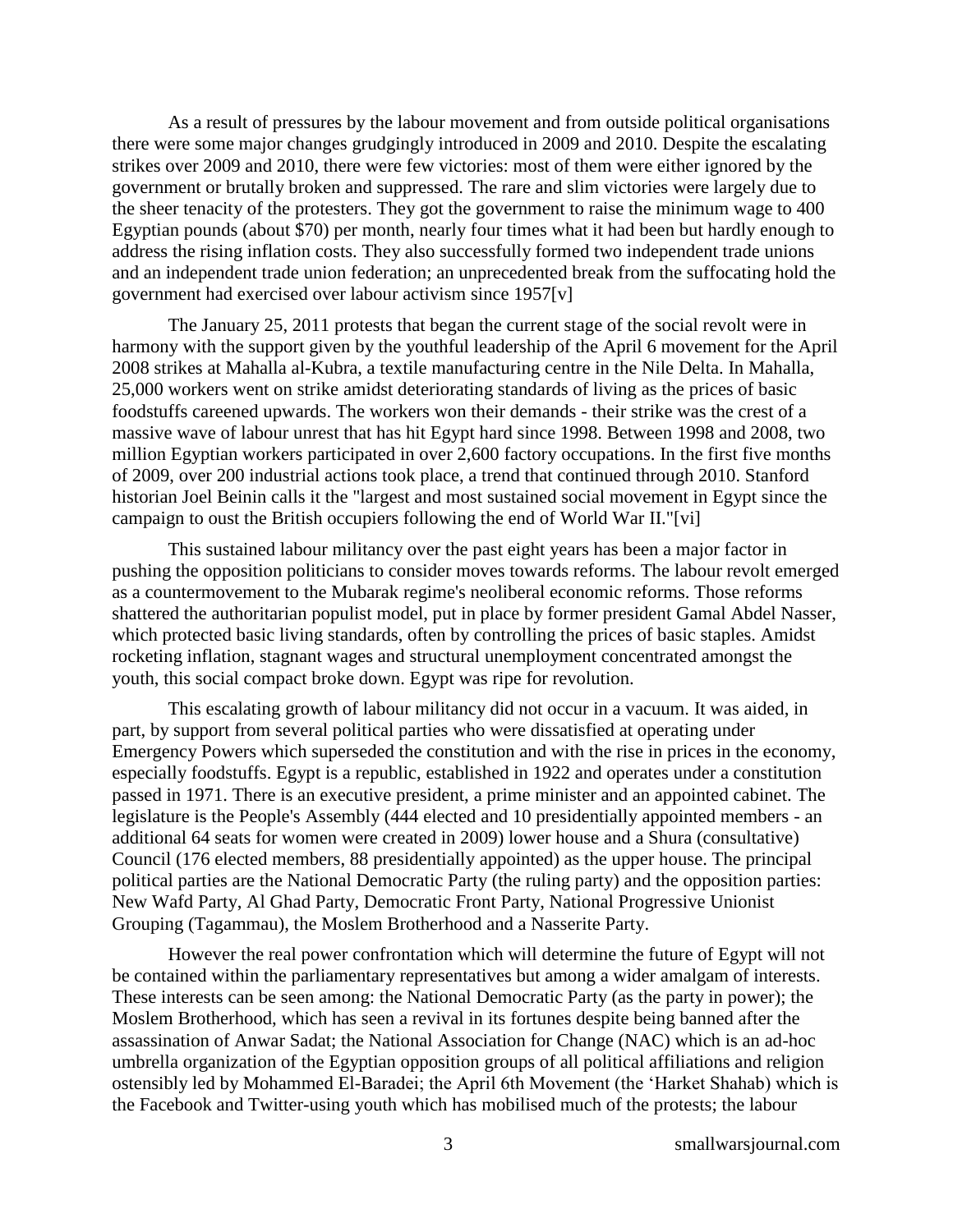movement; and the most important of all, the General Intelligence Directorate (GID- Gihaz al-Mukhabarat al-Amma), often called the Mukhabarat which is Egypt's national intelligence agency. It was run with an iron hand by Major-General Omar Suleiman, who is now the Vice-President of Egypt and the man in charge of change. His replacement as head of the Mukhabarat at the end of January 2011 is Major-General Murad Muwafi, a man of similar beliefs.

The eyes and ears of the Mukhabarat are everywhere in Egypt with informers and agents in virtually every political and economic movement. It has maintained the "stability" of the Mubarak regime and kept a close eye on the military cadres in case of dissatisfaction. It is the most powerful group in the country and has been the interface between Egypt and the US, the EU, the Arab League and Israel. When the various foreign powers speak of promoting democracy and free elections in Egypt, the unspoken end of the sentence is "and the continued co-operation with the Mukhabarat to ensure stability and our mutual interests".

The position of the labour movement as a leading force for change is being challenged by the struggle for political dominance by the other political actors. Suleiman and the Army have made it clear that they will not tolerate further labour militancy. In a speech on the 19th of February the Supreme Army Council said "…It would not allow the continuation of strikes harming the economy" The statement went on ""They will be confronted and legal steps will be taken against them to protect the security of the nation and citizens" Apart from the strikes, the military council also warned that "some elements" were preventing state employees from working, while others were appropriating state land and building on agricultural land. It is clear that the military are determined to assert their control over the labour movement. The opposition groups have been very muted in their support of continued labour militancy as they see it as harming their ability to accommodate the military and the retain the political power their protests have seized.

There are several problems which are facing Egyptian unions. The structure of the economy is not changing. The state and the army will still control around two-thirds of the economy and the unions will have to deal with the hired managers and the civil servants. Unions perform two functions on behalf of their members, especially in negotiations. The first is to represent the "interests" of their members (wages, working conditions, pensions, etc.) In representing these interests they must deal with the basic enabling labour legislation and with the economic powers and programs of an entire state. The other task of unions is to represent the workers "rights". In reality the representation of the worker's rights (making sure that what has been agreed is fulfilled; grievance procedures et al) is the major part of trade union work.

The representation of "interests" often puts the labour movement in conflict with other political and economic groups who are competing for a larger share of the national income and who see the labour movement, representing people at work and relatively well-off, as competitors with the very poor and destitute and not working. On the other hand, the representation of workers' rights is usually a force which allies the labour movement with political forces trying to achieve political and social changes and who value the additional pressure the labour movement can bring. This will be an increasing problem for the labour movements as progress is made in making Egypt more democratic and having to make the compromises such a process will entail.

It seems that the political struggles yet ahead in Egypt will tend to isolate the labour movement from the mainstream of political activity. This is certainly the ambition of the Army